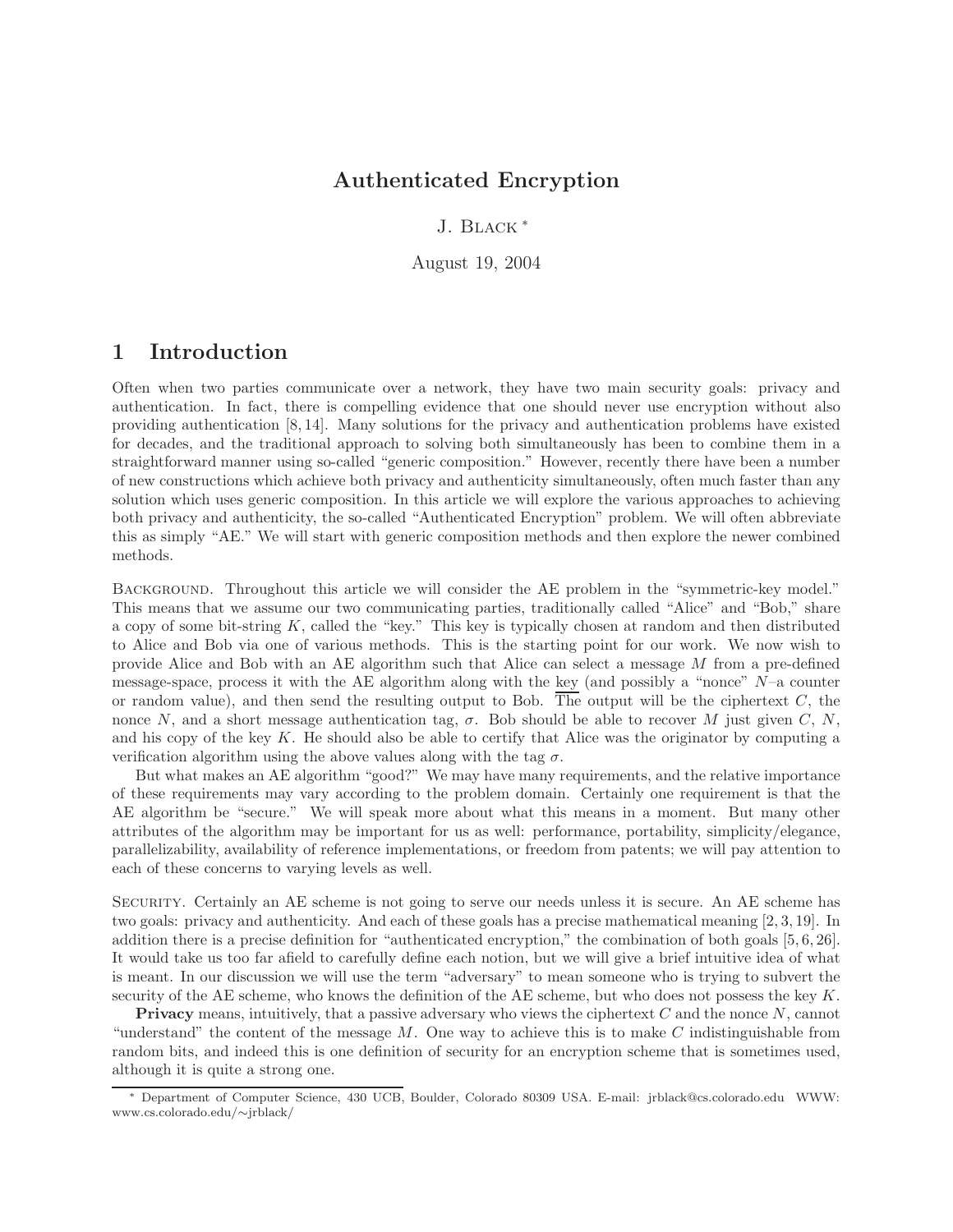| Scheme      | $\#\text{Passes}$ | Provably Secure | Assoc Data   Parallelizable | On-line | Patent-Free |
|-------------|-------------------|-----------------|-----------------------------|---------|-------------|
| <b>IAPM</b> |                   |                 |                             |         |             |
| <b>XECB</b> |                   |                 |                             |         |             |
| OCB         |                   |                 |                             |         |             |
| CCM         |                   |                 |                             |         |             |
| EAX         |                   |                 |                             |         |             |
| <b>CWC</b>  |                   |                 |                             |         |             |
| Helix       |                   |                 |                             |         |             |
| SOBER-128   |                   |                 |                             |         |             |

Figure 1: A comparison of the various AE schemes. Generic composition is omitted since answers would depend on the particular instantiation. For the schemes which do not support associated data, subsequent methods have been suggested to remedy this; for example, see [32].

**Authenticity** means, intuitively, that an *active* adversary cannot successfully fabricate a ciphertext C, a nonce N, and a tag  $\sigma$  in such a way that Bob will believe that Alice was the originator. In the formal security model we allow the adversary to generate tags for messages of his choice as if he were Alice for some period of time, and then he must attempt a forgery. We do not give him credit for simply "replaying" a previously-generated message and tag, of course: he must construct a new value. If he does so with any significant probability of success, the authentication scheme is considered insecure.

Associated Data. In many application settings we wish not only to encrypt and authenticate message  $M$ , but we wish also to include auxiliary data  $H$  which should be authenticated, but left unencrypted. An example might be a network packet where the payload should be encrypted (and authenticated) but the header should be unencrypted (and authenticated). The reason being that routers must be able to read the headers of packets in order to know how to properly route them.

This need spurred some designers of AE schemes to allow "associated data" to be included as input to their schemes. Such schemes have been termed AEAD schemes (Authenticated Encryption with Associated Data), a notion which was first formalized by Rogaway [32]. As we will see, the AEAD problem is easily solved in the generic composition setting, but can become challenging when designing the more complex schemes. In his paper, Rogaway describes a few simple, but limited, ways to include associated data in any AE scheme, and then presents a specific method to efficiently add associated data to the OCB scheme, which we discuss below.

PROVABLE SECURITY. One unfortunate aspect of most cryptographic schemes is that we cannot prove that any scheme meets the formal goals required of it. However, we can prove *some* things related to security, but it depends on the *type* of cryptographic object we are analyzing. If the object is a "primitive," such as a block cipher, no proof of security is possible so instead we hope for security once we have shown that no known attacks (eg, differential cryptanalysis) seem to work. However, for algorithms which are built on top of these primitives, called "modes," we *can* prove some things about their security; namely that they are as secure as the primitives which underlie them. Almost all of the AE schemes we will describe here are modes; only two of them are primitives.

AE Schemes. The remainder of this article is devoted to the description and discussion of various AE algorithms. For convenience we list them in Figure 1. Note that we omit generic composition from the table since this approach comprises a class of schemes rather than a particular scheme.

CONVENTIONS. Let  $\epsilon$  denote the empty string. Let  $\Sigma^n$  denote the set of all n-bit strings. In general, if S is a set we write  $S^+$  to mean 1 or more repetitions of elements from S; that is, the set  $\{s_1s_2\cdots s_m\mid m\geq 1\}$  $0, s_i \in S, 1 \leq i \leq m$ . Thus  $(\Sigma^n)^+$  is the set of all binary strings whose lengths are a positive multiple of n. If we write  $S^*$  we mean zero or more repetitions of elements from S. In other words,  $S^* = S^+ \cup \{\epsilon\}$ . We write  $A \oplus B$  to mean the exclusive-or of strings A and B.

Many of our schemes use a block cipher. Throughout, n will be understood to be the block-size of the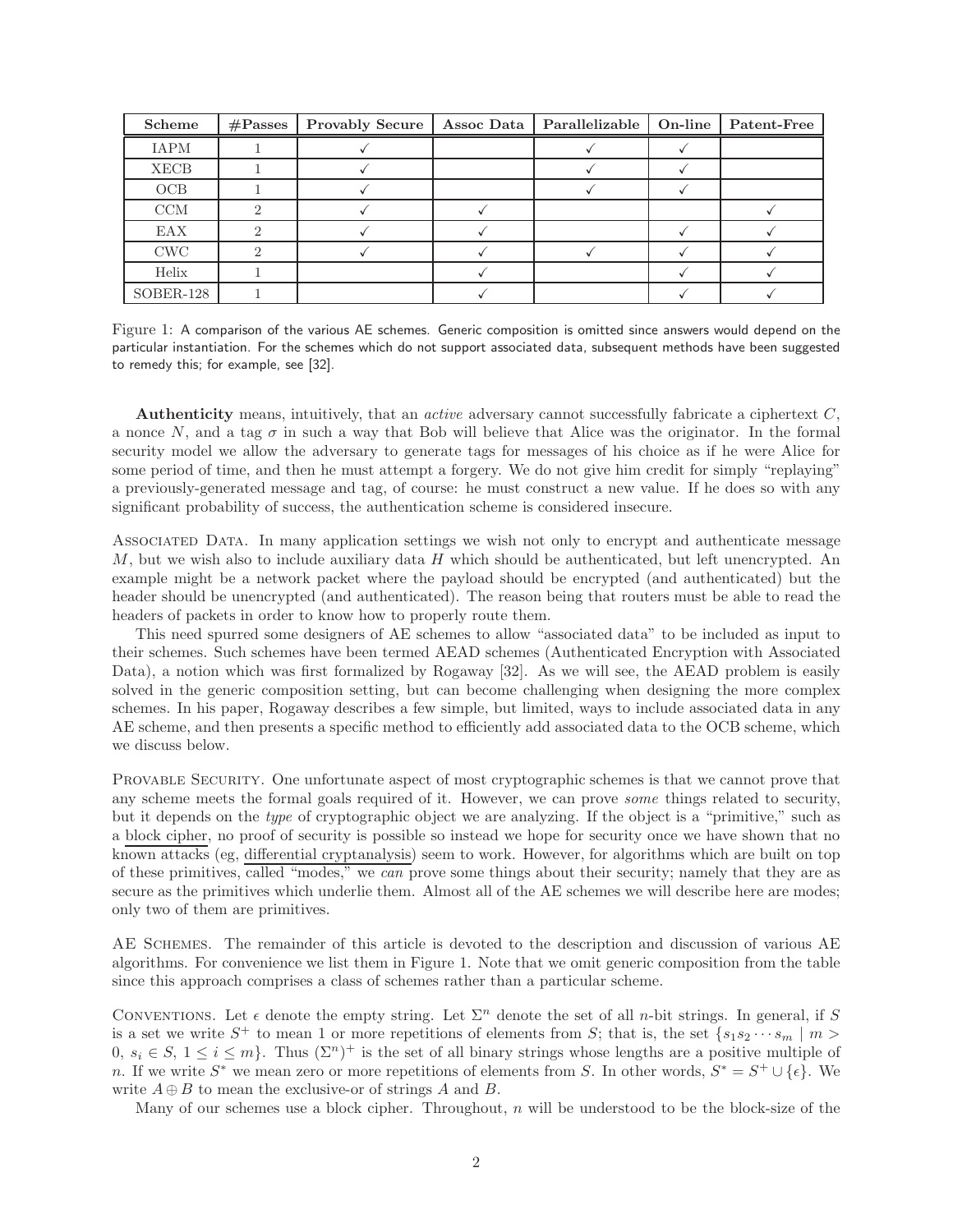underlying block cipher and k will be the size of its key. For block cipher E, we will write  $E_K(P)$  to indicate invocation of block cipher E using the k-bit key K on the n-bit plaintext block  $P$ .

In order to process a message  $M \in (\Sigma^n)^+$  we will often wish to break M into m strings,  $M_1, \dots, M_m$ , each having n-bits such that  $M = M_1 M_2 \cdots M_m$ . For brevity, we will say "write  $M = M_1 \cdots M_m$ " and understand it to mean the above.

## **2 Generic Composition**

Although AE did not get a formal definition until recently, the goal has certainly been implicit for decades. The traditional way of achieving both authenticity and privacy was to simply find an algorithm which yields each one and then use the combination of these two algorithms on our message. Intuitively it seems that this approach is obvious, straightforward, and completely safe. Unfortunately, there are many pitfalls accidentally "discovered" by well-meaning protocol designers.

One commonly-made mistake is the assumption that AE can be achieved by using a non-cryptographic non-keyed hash function h and a good encryption scheme like CBC mode (Cipher Block Chaining mode; see CBC mode encryption) with key K and initialization vector N. One produces  $\text{CBC}_{K,N}(M,h(M))$  and hopes this yields a secure AE scheme. However, these schemes are virtually always broken. Perhaps the best-known example is the Wired Equivalent Privacy protocol (WEP) used with 802.11 wireless networks. This protocol instantiates  $h$  as a Cyclic Redundancy Code (CRC) and then uses a stream cipher to encrypt. Borisov, Goldberg, and Wagner showed, among other things, that it was easy to circumvent the authentication mechanism [15].

Another common pitfall is "key reuse." In other words, using some key  $K$  both for the encryption scheme and the MAC scheme. This approach appliedly blindly almost always fails. We will later see that all of our "combined modes," listed after this section, do in fact use a single key, but they are carefully designed to retain security in spite of this.

It is now clear to researchers that one needs to use a *keyed* hash (ie, a MAC) with some appropriate key K1 along with a secure encryption scheme with an independent key K2. However, it is unclear in what order these modes should be applied to a message  $M$  in order to achieve authenticated encryption. There are three obvious choices:

- **MtE:** MAC-then-Encrypt. We first MAC M under key K1 to yield tag  $\sigma$  and then encrypt the resulting pair  $(M, \sigma)$  under key K2.
- **EtM:** Encrypt-then-MAC. We first encrypt M under key  $K2$  to yield ciphertext C and then compute  $\sigma \leftarrow \text{MAC}_{K1}(C)$  to yield the pair  $(C, \sigma)$ .
- **E&M:** Encrypt-and-MAC. We first encrypt M under key K2 to yield ciphertext C and then compute  $\sigma \leftarrow \text{MAC}_{K1}(M)$  to yield the pair  $(C, \sigma)$ .

Also note that decryption and verification are straightforward for each approach above: for MtE decrypt first, then verify. For EtM and E&M verify first, then decrypt.

SECURITY. In 2000, Bellare and Namprempre gave formal definitions for AE [5], and then systematically examined each of the three approaches described above in this formal setting. Their results show that if the MAC has a property called "strongly unforgeable," then it possible to achieve the strongest definition of security for AE only via the EtM approach. They further show that some known-good encryption schemes fail to provide privacy in the AE setting when using the E&M approach, and fail to provide a slightly stronger notion of privacy with the MtE approach.

These theoretical results generated a great deal of interest since three major pre-existing protocols, SSL/TLS, IPSec, and SSH, each used a different one of these three approaches: the SSL/TLS protocol uses MtE, IPSec uses EtM, and SSH uses E&M. One might think that perhaps security flaws exist in SSL/TLS and SSH because of the results of Bellare and Namprempre, however concurrent with their work, Krawczyk showed that SSL/TLS was in fact secure because of the encoding used alongside the MtE mechanism [29]. And later Bellare, Kohno, and Namprempre showed that despite some identified security-flaws in SSH, it could be made provably-secure via a number of simply modifications despite its E&M approach.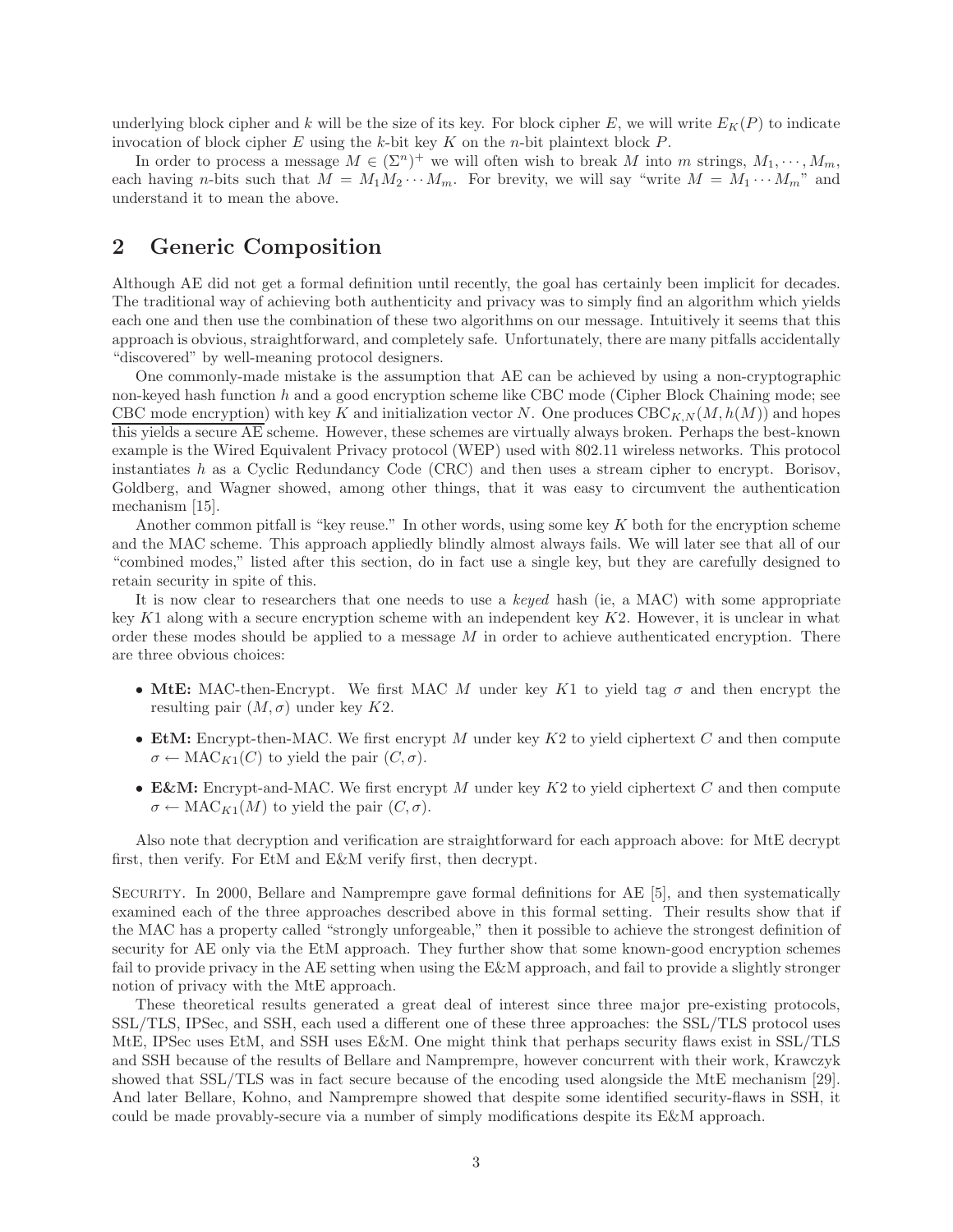The message here is that EtM with a provably-secure encryption scheme and a provably-secure MAC each with independent keys is the best approach for achieving AE. Although MtE and E&M can be secure, security will often depend on subtle details of how the data are encoded and on the particular MAC and encryption schemes used.

PERFORMANCE. Simple methods for doing very fast encryption have been known for quite some time. For example, CBC mode encryption has very little overhead beyond the calls to the block cipher. Even more attractive is CTR mode (CounTeR mode; see <u>counter mode</u>), which similarly has little overhead and in addition is parallelizable. However, MACing quickly is not so simple. The CBC MAC (Cipher Block Chaining Message Authentication Code; see CBC MAC and variants) is quite simple and just as fast as CBC mode encryption, but there are well-known ways to go faster. The fastest software MAC in common use today is  $HMAC$  [1, 20]. HMAC uses a cryptographic hash function to process the message M and this is faster than processing M block-by-block with a block cipher. However even faster approaches have been invented using the Wegman-Carter construction [34]. This approach involves using a non-cryptographic hash function to process M, and then uses a cryptographic function to process the hash output. The non-cryptographic hash is randomly selected from a carefully-designed family of hash functions, all with a common domain and range. The goal is to produce a family such that distinct messages are unlikely to hash to the same value when the hash function is randomly chosen from that family. This is the so-called "universal hash family" [16]. The fastest known MACs are based on the Wegman-Carter approach. The speed champions are UMAC [11] and hash127 [10], though neither of these are in common use yet.

Associated Data. As we mentioned in the introduction, it is a common requirement in cryptographic protocols that we allow authenticated but non-encrypted data to be included in our message. Although the single-pass modes we describe next do not naturally allow for associated data, due to the fact that their encryption and authentication methods are intricately interwoven, we do not have this problem with generically-composed schemes. Since the encryption and MAC schemes are entirely independent, we simply run the MAC on all the data and run the encryption scheme only on the data to be kept private.

CAN WE DO BETTER? One obvious question when considering generically-composed AE schemes is "can we do better?" In other words, might there be a way of achieving AE without using two different algorithms, with two different keys, and making two separate passes over the message. The answer is "yes," and a discussion of these results comprise the remainder of this article.

# **3 Single-Pass Combined Modes**

It had long been a goal of cryptographers to find a mode of operation which achieved AE using only a single pass over the message M. Many attempts were made at such schemes, but all were broken. Therefore until the year 2000, people still used generic composition to achieve AE, which as we have seen requires two passes over M.

### **3.1 IAPM**

In 2000, Jutla of IBM invented two schemes which were the first correct single-pass AE modes [25]. He called these modes IACBC (Integrity-Aware Cipher Block Chaining) and IAPM (Integrity-Aware Parallelizable Mode). The first mode somewhat resembles CBC-mode encryption, however offsets were added in before and after each block-cipher invocation, a technique known as "whitening." However, as we know, CBC-mode encryption is inherently serial: we cannot begin computation for the  $k + 1$ -st block-cipher invocation until we have the result of the k-th invocation. Therefore, more interest has been generated around the second mode, IAPM, which does not have this disadvantage. Let's look at how IAPM works.

IAPM accepts a message  $M \in (\Sigma^n)^+$ , a nonce  $N \in \Sigma^n$ , and a key pair K1, K2 each selected from  $\Sigma^k$ for use with the underlying block cipher  $E$ . The key pair is set up and distributed in advance between the communicating parties; the keys are reused for a large number of messages. However,  $N$  and (usually)  $M$ vary with each transmission. First we break M into  $M_1 \cdots M_{m-1}$  and proceed as follows.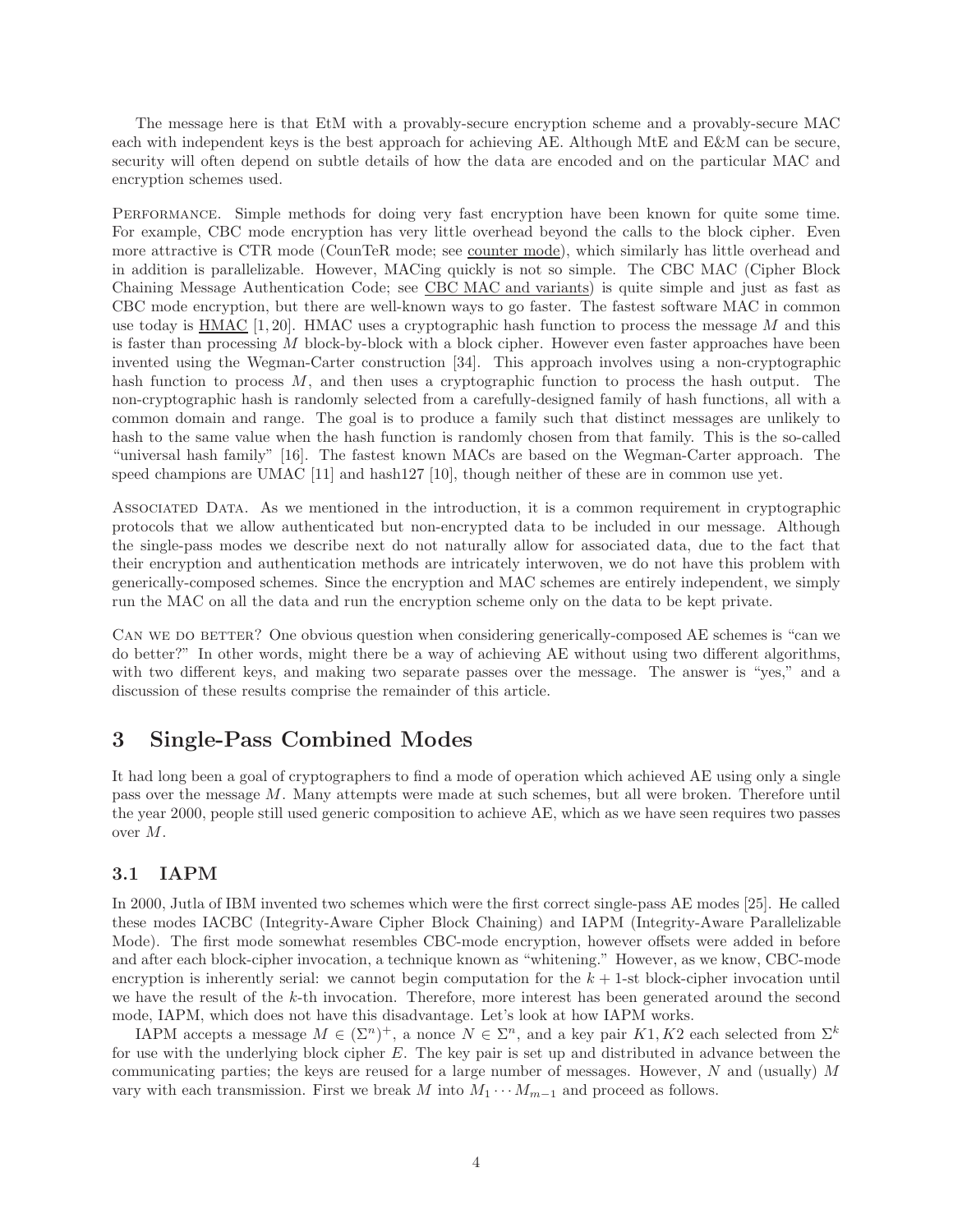There are two main steps: (1) offset-generation and (2) encryption/tag-generation. For offset generation we encipher  $N$  to get a seed value, and then encipher sequential seed values to get the remaining seed values. In other words, set  $W_1 \leftarrow E_{K2}(N)$  and then set  $W_i \leftarrow E_{K2}(W_1 + i - 2)$  for  $2 \le i \le t$  where  $t = \lceil \lg(m+2) \rceil$ . Here lg means  $log_2$ , so if we had a message M with 256 n-bit blocks, we would require  $\lceil \lg(259) \rceil = 9$  blockcipher invocations to generate the  $W_i$  values. Finally, to derive our  $m + 1$  offsets from the seed values, for i from 1 to  $m + 1$ , we compute  $S_{i-1} \leftarrow \bigoplus_{j=1}^{t} (i[j] \cdot W_j)$  where  $i[j]$  is the j-th bit of i.

Armed with  $S_0$  through  $S_m$  we are now ready to process M. First we encrypt each block of M by computing  $C_i \leftarrow E_{K1}(M_i \oplus S_i) \oplus S_i$  for  $1 \leq i \leq m-1$ . This xoring of  $S_i$  before and after the block-cipher invocation is the whitening we spoke of previously, and is the main idea in all schemes discussed in this section. Next we compute the authentication tag  $\sigma:$  set  $\sigma \leftarrow E_{K1}(S_m \oplus \bigoplus_{i=1}^{m-1} M_i) \oplus S_0$ . Notice that we are whitening the simple sum of the plaintext blocks with two *different* offset values,  $S_0$  and  $S_m$ . Finally, output  $(N, C_1, \dots, C_{m-1}, \sigma)$  as the authenticated ciphertext. Note that the output length is two n-bit blocks longer than M. This "ciphertext expansion," comparable to what we saw with generic composition, is quite minimal.

Given the K1, K2, and some output  $(N, C_1, \dots, C_{m-1}, \sigma)$ , it is fairly straightforward to recover M and check the authenticity of the transmission. Notice that  $N$  is sent in the clear and so using  $K2$  we can compute the  $W_i$  values and therefore the  $S_i$  values. We compute  $M_i \leftarrow E_{K1}^{-1}(C_i \oplus S_i) \oplus S_i$  for  $1 \le i \le m-1$ to recover M. Then we check  $E_{K1}(S_m \oplus \bigoplus_{i=1}^{m-1} M_i) \oplus S_0$  to ensure it matches  $\sigma$ . If we get a match, we accept the transmission as authentic, and if not we reject the transmission as an attempted forgery.

COMMENTS ON IAPM. Compared to generic composition, where we needed about  $2m$  block-cipher invocations per message (assuming our encryption and authentication modes were block-cipher-based), we are now using only around  $m \lg(m)$  invocations. Further refinements to IAPM reduce this even more, so the number of block-cipher invocations is nearly m in these optimized versions meaning that one can achieve AE at nearly the same cost of encryption alone.

Proving a scheme like IAPM secure is not a simple task, and indeed we cannot present such a proof here. The interested reader is encouraged to read Halevi's article which contains a rigorous proof that if the underlying block cipher is secure, then so are IACBC and IAPM [21].

### **3.2 XCBC and OCB**

Quickly after announcement of IACBC and IAPM other researchers went to work on finding similar singlepass AE schemes. Soon two other parties announced similar schemes: Gligor and Donescu produced a host of schemes, each with various advantages and disadvantages [18], and Rogaway, Bellare, Black, and Krovetz announced their OCB scheme [33], which is similar to IAPM but with a long list of added optimizations.

Gligor and Donescu presented two classes of schemes: XCBC and XECB. XCBC is similar to CBC mode encryption just as IACBC was above, and XECB is similar to ECB mode encryption which allows parallelism to be exploited, much like the IAPM method presented above. Since many practitioners desire parallelizable modes, the largest share of attention has been paid to XECB. Similar to IAPM, XECB uses an offset to each message block, applied before and after a block cipher invocation. However, XECB generates these offsets in a very efficient manner, using arithmetic mod  $2<sup>n</sup>$ , which is very fast on most commodity processors. Once again, both schemes are highly-optimized and provide AE at a cost very close to that of encryption alone. Proofs of security are included in the paper, using the reductionist approach we described above.

Rogaway, Bellare, Black, and Krovetz produced a single scheme called OCB (Offset CodeBook). This work was a follow-on to Jutla's IAPM scheme, designed to be fully-parallelizable, along with a long list of other improvements. In comparison to IAPM, OCB uses a single block-cipher key, provides a message space of  $\Sigma^*$  so we never have to pad, and is nearly endian-neutral. Once again, a full detailed proof of security is included in the paper, demonstrating that the security of OCB is directly related to the security of the underlying block cipher.

OCB is no-doubt the most aggressively-optimized scheme of those discussed in this section. Performance tests indicate that OCB is about 6.4% slower than CBC mode encryption, and this is without exploiting the parallelism that OCB offers up. For more information, one can find an in-depth FAQ, all relevant publications, reference code, test vectors, and performance figures on the OCB web page at http://www.cs.ucdavis.edu/~rogaway/ocb/.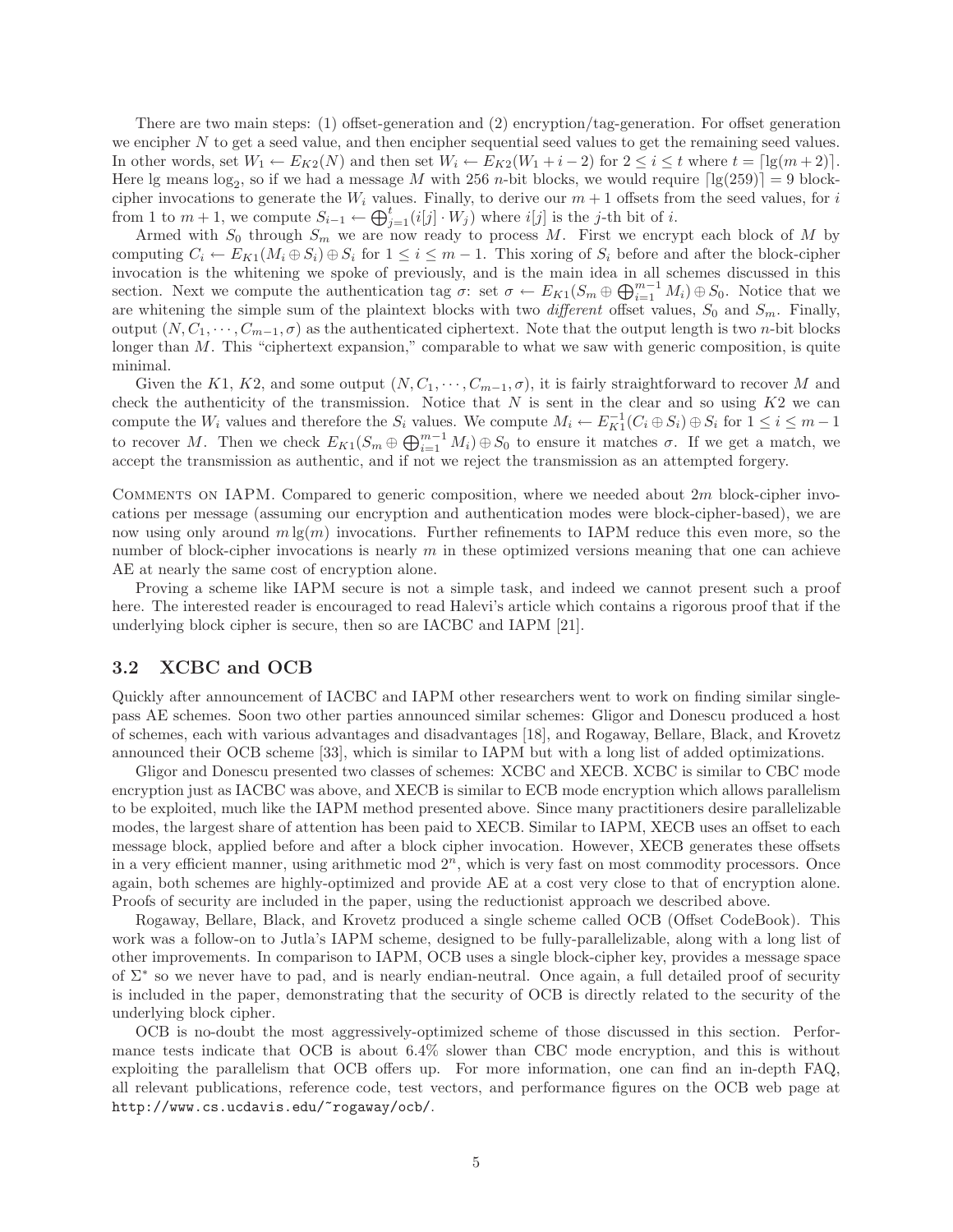Associated Data. In many settings, the ability to handle associated data is crucial. Rogaway [32] suggests methods to handle associated data in all three of the single-pass schemes mentioned above, and for OCB gives an extension which uses PMAC [13] to give a particularly efficient variant of OCB which handles associated data.

Intellectual Property. Given the importance of these new highly-efficient AE algorithms, all of the authors decided to file for patents. Therefore, IBM, Gligor, and Rogaway all have intellectual property claims for their algorithms and perhaps on some of the overriding ideas involved. To date, none of these patents has been tested in court, so the extent to which they are conflicting or interrelated is unclear. One effect, however, is that many would-be users of this new technology are worried that the possible legal entanglements are not worth the benefits offered by this technology. Despite this, OCB has appeared in the 802.11 draft standard as an alternate mode, and has been licensed several times. However, without IP claims it is possible all of these algorithms would be in common use today.

It was the complications engendered by the IP claims which spurred new teams of researchers to find further efficient AE algorithms which would not be covered by patents. Although not as fast as the singlepass modes described here, they still offer significant performance improvements over generic composition schemes. These schemes include CCM, CWC, and EAX, the latter invented in part by two researchers from the OCB team. We discuss these schemes next.

## **4 Two-Pass Combined Modes**

If we have highly-efficient single-pass AE modes, why would researchers subsequently work to develop less efficient multi-pass AE schemes? Well, as we just discussed, this work was entirely motivated by the desire to provide patent-free AE schemes. The first such scheme proposed was CCM (CBC MAC with Counter Mode) by Ferguson, Housley and Whiting. Citing several drawbacks to CCM, Bellare, Rogaway, and Wagner proposed EAX, another patent-free mode which addresses these drawbacks. And independently, Kohno, Viega, and Whiting proposed the CWC mode (Carter-Wegman with Counter mode encryption). CWC is also patent-free and, unlike the previous two modes, is fully parallelizable. We now discuss each of these modes in turn.

#### **4.1 CCM Mode**

CCM was designed with AES specifically in mind. It therefore is hard-coded to assume a 128-bit block size, though it could be recast for other block sizes. Giving all the details of the mode would be cumbersome, so we will just present the overriding ideas. For complete details, see the CCM specification [35].

CCM is parameterized. It requires that you specify a 128-bit block-cipher (eg, AES), a tag length (which must be one of 4, 6, 8, 10, 12, 14, or 16), and the message-length field's size (which induces an upperbound on the message length). Like all other schemes we mention, CCM uses a nonce  $N$  each time it is invoked, and the size of N depends on the the parameters chosen above; specifically, if we choose a longer maximum message-length, we must accept a shorter nonce. It is left to the user to decide which parameters to use, but typical values might be to limit the maximum message length to 16 MBytes and then use a 96-bit nonce.

Once the parameters are decided, we invoke CCM by providing four inputs: the key  $K$  which will be used with AES, the nonce N of the proper size, associated data H which will be authenticated but not encrypted, and the plaintext  $M$  which will be authenticated and encrypted. CCM operates in two passes: first we encode the above parameters into an initial block, prepend this block to  $H$  and  $M$ , and then run CBC MAC over this entire byte-string using K. This yields the authentication tag  $\sigma$ . (The precise details of how the above concatenation is done *are* important for the security of CCM, but are omitted here.)

Next we form a counter-value using one of the scheme's parameters along with  $N$  and any necessary padding to reach 128 bits. This counter is then used with CTR mode encryption on ( $\sigma \parallel M$ ) under K to produce the ciphertext. The first 128 bits are the authentication tag, and we return the appropriate number of bytes according to the tag-length parameter. The subsequent bytes are the encryption of M and are always included in the output.

Decryption and verification are quite straightforward: N produces the counter-value and allows the recovery of  $M$ . Re-running CBC MAC on the same input used above allows verification of the tag.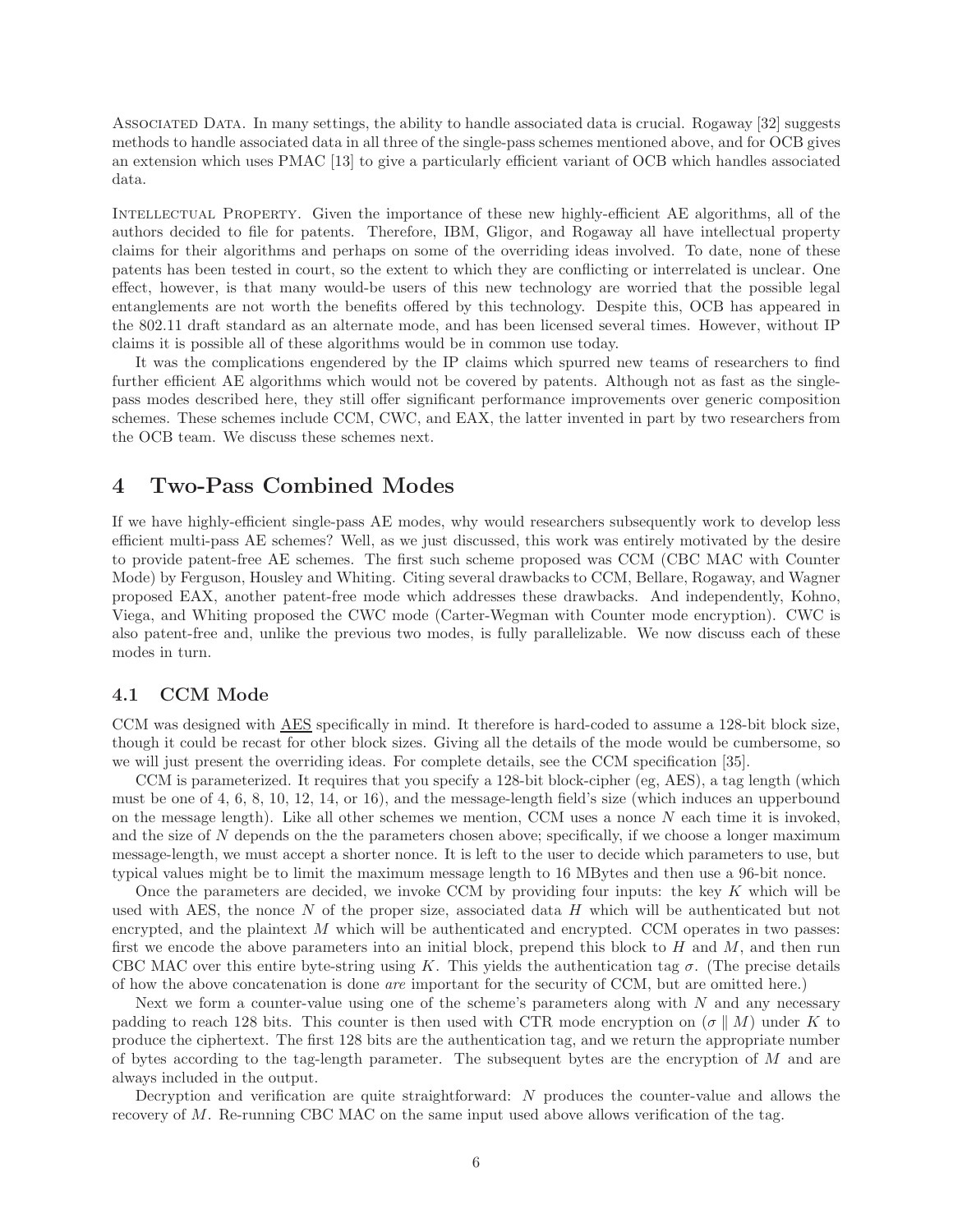Comments on CCM. It would seem that CCM is not much better than simple generic composition; after all, it uses a MAC scheme (the CBC MAC) and an encryption scheme (CTR mode encryption), which are both well-known and provably-secure modes. But CCM *does* offer advantages over the straightforward use of these two primitives generically composed; in particular it uses the same key  $K$  for both the MAC and the encryption steps. Normally this practice would be very dangerous and unlikely to work, but the designers were careful to ensure the security of CCM despite this normally-risky practice. The CCM specification does not include performance data or a proof of security. However, a rigorous proof was published by Jonsson [24]. CCM is currently the mandatory mode for the 802.11 wireless standard as well as currently being considered by NIST as a FIPS standard.

#### **4.2 EAX Mode**

Subsequent to the publication and subsequent popularity of CCM, three researchers decided to examine the shortcomings of CCM and see if they could be remedied. Their offering is called EAX [7] and addresses several perceived problems with CCM, including the following:

- 1. If the associated data field is fixed from message to message, CCM does not take advantage of this, but rather re-processes this data anew with each invocation.
- 2. Message lengths must be known in advance because the length is encoded into the first block before processing begins. This is not a problem in some settings, but in many applications we do not know the message length in advance.
- 3. The parameterization is awkward and, in particular, the trade-off between maximum message length and the size of the nonce seems unnatural.
- 4. The definition of CCM (especially the encodings of the parameters and length information in the message before it is processed) is complex and difficult to understand. Moreover, the correctness of CCM strongly depends on the details of this encoding.

Like CCM, EAX is a combination of a type of CBC MAC and CTR mode encryption. However, unlike CCM, the MAC used is not raw CBC MAC, but rather a variant. Two well-known problems exist with CBC MAC: (1) all messages must be of the same fixed length, and (2) that length must be a positive multiple of  $n$ . If we violate the first property, security is lost. Several variants to the CBC MAC have been proposed to address these problems: EMAC [9, 31] adds an extra block-cipher call to the end of CBC MAC to solve problem (1). Not to be confused with the AE mode of the same name above, XCBC [12] solves both problems (1) and (2) without any extra block-cipher invocations, but requires  $k + 2n$  key bits. Finally, OMAC [23] improves XCBC so that only k bits of key are needed. The EAX designers chose to use OMAC with an extra input called a "tweak" which allows them to essentially get several different MACs by using distinct values for this tweak input. This is closely-related to an idea of Liskov, Rivest, and Wagner who introduced tweakable block ciphers [30].

We now describe EAX at a high level. Unlike CCM, the only EAX parameters are the choice of block cipher, which may have any block size n, and the number of authentication tag bits to be output,  $\tau$ . To invoke EAX, we pass in a nonce  $N \in \Sigma^n$ , a header  $H \in \Sigma^*$  which will be authenticated but not encrypted, and the message  $M \in \Sigma^*$  which will be authenticated and encrypted, and finally the key K, appropriate for the chosen block cipher. We will be using OMAC under key  $K$  three times, each time with a different tweak, written  $OMAC_K^0$ ,  $OMAC_K^1$ , and  $OMAC_K^2$ ; it's conceptually easiest to think of these three OMAC invocations as three separate MACs, although this is not strictly true. First, we compute  $\text{ctr} \leftarrow \text{OMAC}_K^0(N)$ to obtain the counter value we will use with CTR mode encryption. Then we compute  $\sigma_H \leftarrow \text{OMAC}_K^1(H)$ to get an authentication tag for H. Then we encrypt and authenticate M with  $C \leftarrow \text{OMAC}_K^2(\text{CTR}_K^{\text{ctr}}(M)).$ And finally we output the first  $\tau$  bits of  $\sigma = (\text{ctr } \oplus C \oplus \sigma_H)$  as the authentication tag. We also output the nonce  $N$ , the associated data  $H$ , and the ciphertext  $C$ . The decryption and verification steps are quite straightforward.

Note that each of the problem areas cited above have been addressed by the EAX mode: no restriction on message length, no inter-dependence between the tag length and maximum message length, a performance savings when there is static header data, and no need for message length to be known up-front. Also, EAX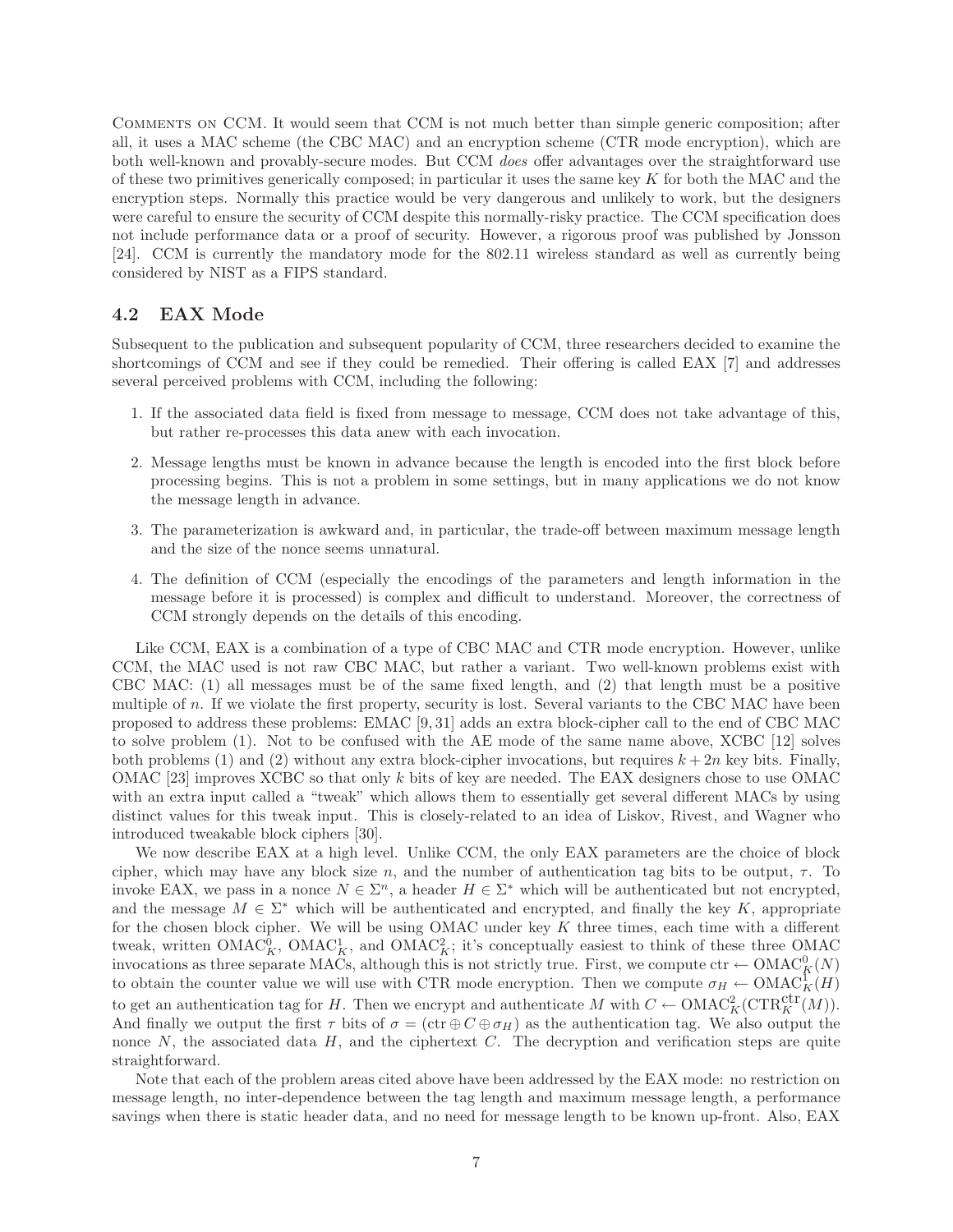is arguably simpler to specify and implement. Once again, proving EAX secure is more difficult than just appealing to proofs of security for generically-composed schemes since the key  $K$  is re-used in several contexts which is normally not a safe practice.

#### **4.3 CWC Mode**

The CWC Mode [28] is also a two-pass mode: it uses a Wegman-Carter MAC along with CTR mode encryption under a common key  $K$ . It's main advantage over CCM and EAX is that it is parallelizable whereas the prior two are not (due to their use of the inherently-sequential CBC MAC type algorithms). Also, CWC strives to be very fast in hardware, a consideration which was not given nearly as much attention in the design of the other modes. In fact, the CWC designers claim that CWC should be able to encrypt and authenticate data at 10Gbps in hardware, whereas CCM and EAX will be limited to about 2Gbps because of their serial constraints.

As we discussed above in the section on generic composition, Wegman-Carter MACs require one specify a family of hash functions on a common domain and range. Typically we want these functions to (1) be fast-to-compute and (2) have a low collision probability. The CWC designers also looked for a family with additional properties: (3) parallelizability, and (4) good performance in hardware. The function family they settled on is the well-known polynomial-hash. Here a function from the family is named by choosing a value for  $x$  in some specified range, and then the polynomial

$$
Y_1 x^{\ell} + Y_2 x^{\ell-1} + \dots + Y_{\ell} x + Y_{\ell+1}
$$

is computed modulo some integer, typically a prime. The specific family chosen by the CWC designers fixes  $Y_1, \dots, Y_\ell$  to be 96-bit integers, and  $Y_{\ell+1}$  to be a 127-bit integer; their values are determined by the message being hashed. The modulus is set to the prime,  $2^{127} - 1$ .

Although it is possible to evaluate this polynomial quickly on a serial machine using Horner's Method (and in fact, this may make sense in some cases), it is also possible to exploit parallelism in the computation of this polynomial. Assume n is odd and set  $m = (n-1)/2$  and  $y = x^2 \mod 2^{127} - 1$ . Then we can rewrite the function above as

$$
(Y_1y^m + Y_3y^{m-1} + \dots + Y_\ell)x + (Y_2y^m + Y_4y^{m-1} + \dots + Y_{\ell+1}) \mod 2^{127} - 1.
$$

This means that we can sub-divide the work for evaluating this polynomial and then recombine the results using addition modulo  $2^{127} - 1$ . Building a MAC from this hash family is fairly straightforward, and therefore CWC yields a parallelizable scheme since CTR is clearly parallelizable.

The CWC designers go on to provide benchmark data to compare CCM, EAX, and CWC on a Pentium III, showing that the speed differences are not that significant. However, this is without exploiting any parallelism available with CWC. They do not compare the speed of CWC with that of OCB, where we would expect OCB to be faster even in parallel implementations.

CWC comes with a rigorous proof of security via a reduction to the underlying 128-bit block cipher (typically AES), and the paper includes a readable discussion of why the various design choices were made. In particular, it does not suffer from any of the above-mentioned problems with CCM.

## **5 AE Primitives**

Every scheme discussed to this point has been a mode of operation. In fact with the possible exception of some of the MAC schemes, every mode has used a block cipher as its underlying primitive. In this section we consider two recently-developed modes which are stream ciphers which provide authentication in addition to privacy. That is to say, these are *primitives* which provide AE.

This immediately means there is no proof of their security, nor is there likely to ever be one. The security of primitives is usually a matter of opinion: does the object withstand all known attacks? Has it been in use for a long enough time? Have good cryptanalysts examined it?

With new objects, it is often hard to know how much trust to place in their security. Sometimes the schemes break, and sometimes they do not. We will discuss two schemes in this section: Helix and SOBER-128. Both were designed by teams of experienced cryptographers who paid close attention to their security as well as to their efficiency.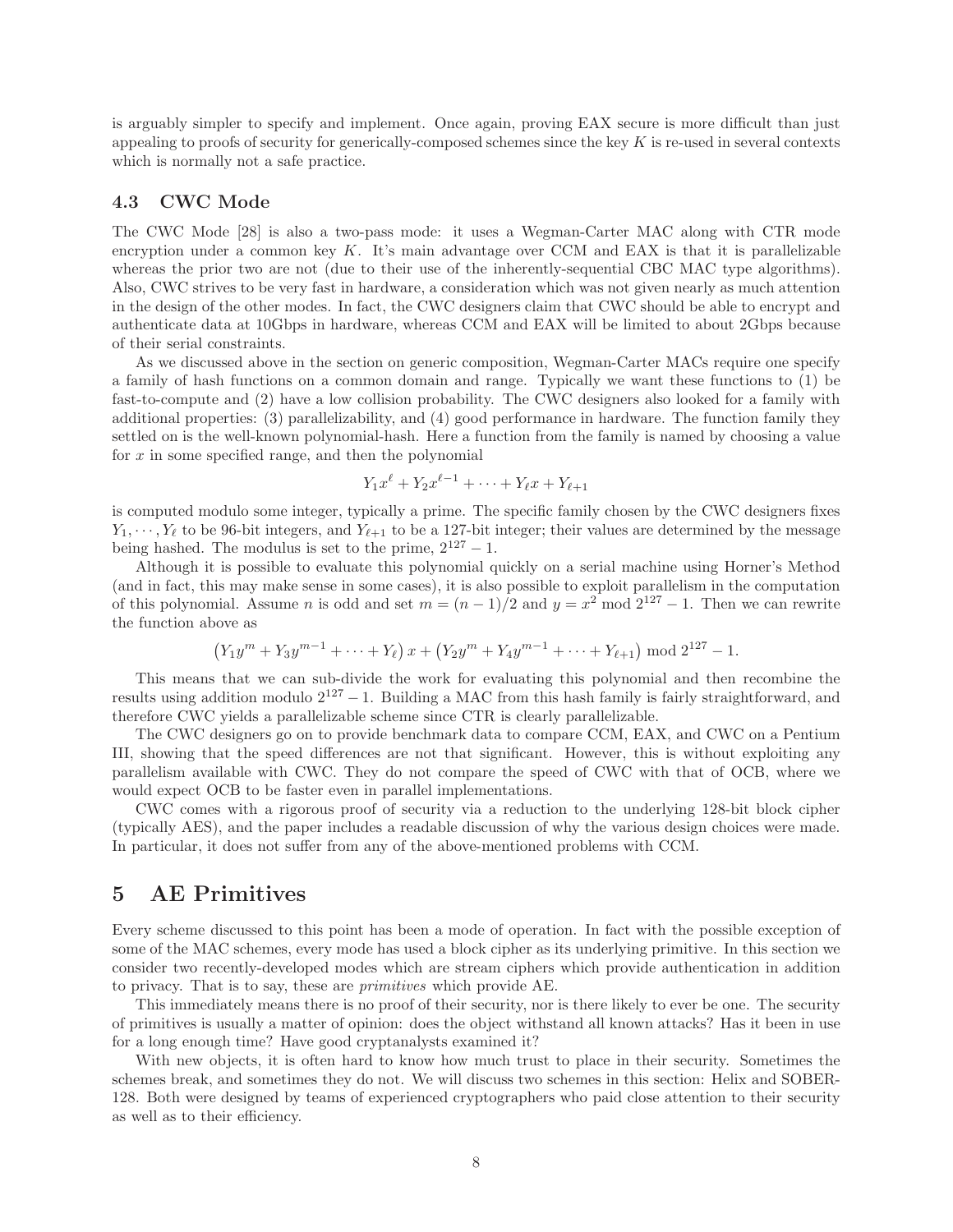#### **5.1 Helix**

Helix was designed by Ferguson, Whiting, Schneier, Kelsey, Lucks, and Kohno [17]. Their goal was to produce a fast, simple, patent-free stream cipher which also provided authentication. The team claims speeds of about 7 cycles per byte on a Pentium II, which is quite a bit faster than the fastest-known implementations of AES, which run at about 15 cycles per byte. At first glance this might be quite surprising: after all, AES does about 160 table look-ups and 160 32-bit XORs to encipher 16 bytes. This means AES uses about 10 look-ups and 10 XORs per byte. As we will see in a moment, Helix uses more operations than this per-byte! But a key difference is that AES does memory look-ups from large tables which perhaps are not in cache whereas Helix confines its work to the register file.

Helix takes a key K up to 32 bytes in length, and a 16-byte nonce N and a message  $M \in (\Sigma^8)^*$ . As usual, K will allow the encryption of a large amount of data before it needs to be changed, and N will be issued anew with each message encrypted, never to repeat throughout the life of K. Helix uses only a few simple operations: addition modulo  $2^{32}$ , exclusive-or of 32-bit strings, and bitwise rotations. However, each iteration of Helix, called a "block," uses 11 XORs, 12 modular additions, and 20 bitwise rotations by fixed amounts on 32-bit words. So Helix is not simple to specify; instead we give a high-level description.

Helix keeps its "state" in five 32-bit registers (the designers were thinking of the Intel family of processors). The *i*-th block of Helix emits one 32-bit word of key-stream  $S_i$ , requires two 32-bit words scheduled from K and N, and also requires the i-th plaintext word  $M_i$ . It is highly-unusual for a stream cipher to use the plaintext stream as part of its key-stream generation, but this feature is what allows Helix to achieve authentication as well as generating a key-stream.

As usual, the key-stream is used as a one-time pad to encrypt the plaintext. In other words, the  $i$ -th ciphertext block  $C_i$  is simply  $M_i \oplus S_i$ . The 5-word state resulting from block i is then fed into block  $i + 1$ and the process continues until we have a long enough key-stream to encrypt  $M$ . At this point, a constant is XORed into one of the words of the resulting state, twelve more blocks are generated using a fixed plaintext word based on the length of  $M$ , with the key-stream of the four last blocks yielding the 128-bit authentication tag.

#### **5.2 SOBER-128**

A competitor to Helix is an offering from Hawkes and Rose called SOBER-128 [22]. This algorithm evolved from a family of simple stream ciphers (ie, ciphers which did not attempt simultaneous authentication) called the SOBER family, the first of which was introduced in 1998 by Rose. SOBER-128 retains many of the characteristics of its ancestors, but introduces a method for authenticating messages as well. We will not describe the internals of SOBER-128 but rather describe a few of its attributes at a higher level.

SOBER-128 uses a linear-feedback shift register in combination with several non-linear components, in particular a carefully-designed S-box which lies at its heart. To use SOBER-128 for AE one first generates a keystream used to XOR with the message M and then uses a separate API call "maconly" to process the associated data. The method of feeding back plaintext into the keystream generator is modeled after Helix, and the authors are still evaluating whether this change to SOBER-128 might introduce weaknesses.

Tests by Hawkes and Rose indicate that SOBER-128 is comparable in speed to Helix, however both are quite new and are still undergoing cryptanalytic scrutiny—a crucial process when designing primitives. Time will help us determine their security.

## **6 Beyond AE and AEAD**

Real protocols often require more than just an AE scheme or an AEAD scheme: perhaps they require something that more resembles a network transport protocol. Desirable properties might include resistance to replay and prevention against packet loss or packet reordering. In fact, protocols like SSH aim to achieve precisely this.

Work is currently underway to extend AE notions to encompass a broader range of such goals [27]. This is an extension to the SSH analysis referred to above [4], but considers the various EtM, MtE, and E&M approaches rather than focusing on just one. Such research is another step in closing the gap between what cryptographers produce and what consumers of cryptographic protocols require. The hope is that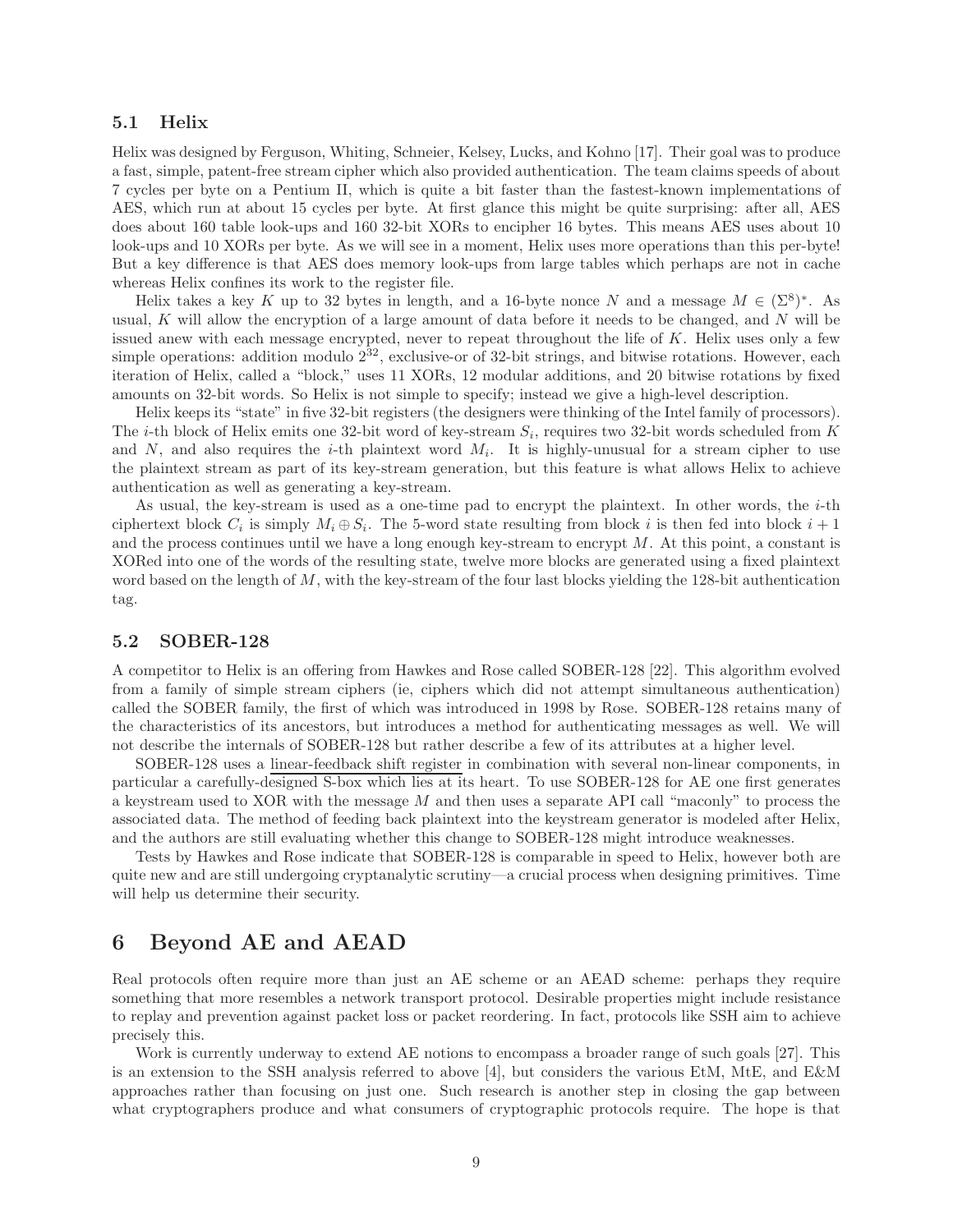we will reach the point where methods will be available to practitioners which relieve them from inventing cryptography (which, as we have seen, is a subtle area with many insidious pitfalls) and yet allow them easy access to provably-secure cryptographic protocols. We anticipate further work in this area.

# **7 Notes on the Bibliography**

Note that AE and its extensions continue to be an active area of research. Therefore, many of the bibliographic references are currently to unpublished pre-prints of works in progress. It would be prudent for the reader to look for more mature versions of many of these research reports to obtain the latest revisions.

# **References**

- [1] BELLARE, M., CANETTI, R., AND KRAWCZYK, H. Keying hash functions for message authentication. In *Advances in Cryptology – CRYPTO '96* (1996), vol. 1109 of *Lecture Notes in Computer Science*, Springer-Verlag, pp. 1–15.
- [2] BELLARE, M., DESAI, A., POINTCHEVAL, D., AND ROGAWAY, P. Relations among notions of security for public-key encryption schemes. In *Advances in Cryptology – CRYPTO '98* (1998), H. Krawczyk, Ed., vol. 1462 of *LNCS*, Springer-Verlag, pp. 232–249.
- [3] Bellare, M., Kilian, J., and Rogaway, P. The security of the cipher block chaining message authentication code. *Journal of Computer and System Sciences (JCSS) 61*, 3 (Dec. 2000), 362–399. Earlier version in CRYPTO '94. See www.cs.ucdavis.edu/~rogaway.
- [4] Bellare, M., Kohno, T., and Namprempre, C. Authenticated encryption in SSH: Provably fixing the SSH binary packet protocol. In *ACM Conference on Computer and Communications Security (CCS-9)* (2002), ACM Press, pp. 1–11.
- [5] Bellare, M., and Namprempre, C. Authenticated encryption: Relations among notions and analysis of the generic composition paradigm. In *Advances in Cryptology – ASIACRYPT '00* (2000), vol. 1976 of *Lecture Notes in Computer Science*, Springer-Verlag.
- [6] Bellare, M., and Rogaway, P. Encode-then-encipher encryption: How to exploit nonces or redundancy in plaintexts for efficient encryption. In *Advances in Cryptology — ASIACRYPT '00* (2000), T. Okamoto, Ed., vol. 1976 of *Lecture Notes in Computer Science*, Springer-Verlag, pp. 317–330. See www.cs.ucdavis.edu/~rogaway.
- [7] Bellare, M., Rogaway, P., and Wagner, D. EAX: A conventional authenticated-encryption mode. Cryptology ePrint archive, reference number 2003/069, submitted Apr 13, 2003, revised Sep 9, 2003, 2003. See eprint.iacr.org.
- [8] Bellovin, S. Problem areas for the IP security protocols. In *Proceedings of the Sixth USENIX Security Symposium* (July 1996), pp. 1–16.
- [9] Berendschot, A., den Boer, B., Boly, J., Bosselaers, A., Brandt, J., Chaum, D., DAMGÅRD, I., DICHTL, M., FUMY, W., VAN DER HAM, M., JANSEN, C., LANDROCK, P., PREneel, B., Roelofsen, G., de Rooij, P., and Vandewalle, J. *Final Report of Race Integrity Primitives*, vol. 1007 of *Lecture Notes in Computer Science*. Springer-Verlag, 1995.
- [10] Bernstein, D. Floating-point arithmetic and message authentication. Available from http://cr.yp.to/hash127.html.
- [11] Black, J., Halevi, S., Krawczyk, H., Krovetz, T., and Rogaway, P. UMAC: Fast and secure message authentication. In *Advances in Cryptology – CRYPTO '99* (1999), Lecture Notes in Computer Science, Springer-Verlag.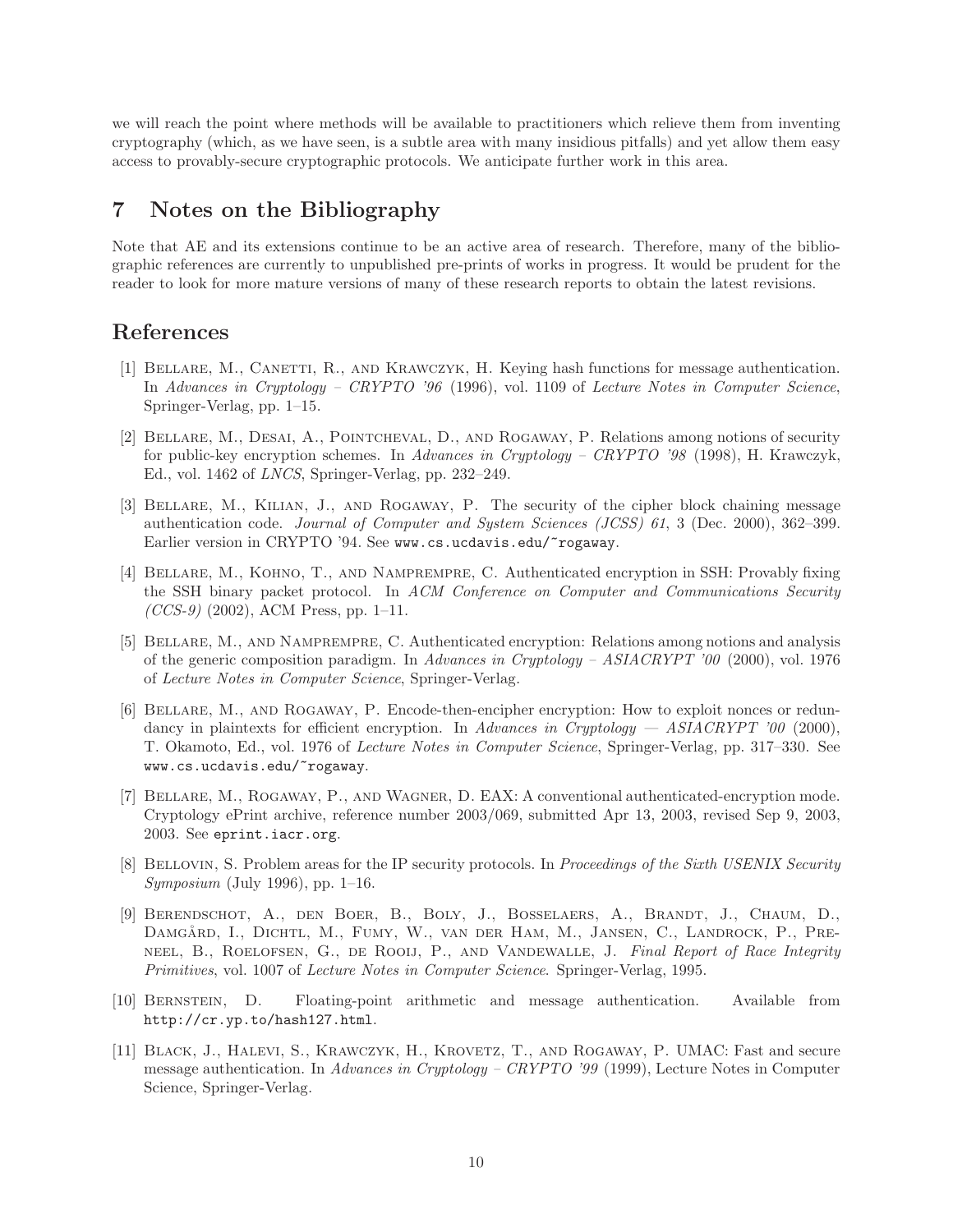- [12] Black, J., and Rogaway, P. CBC MACs for arbitrary-length messages: The three-key constructions. In *Advances in Cryptology – CRYPTO '00* (2000), Lecture Notes in Computer Science, Springer-Verlag.
- [13] Black, J., and Rogaway, P. A block-cipher mode of operation for parallelizable message authentication. In *Advances in Cryptology — EUROCRYPT 2002* (2002), L. Knudsen, Ed., vol. 2332 of *Lecture Notes in Computer Science*, Springer-Verlag, pp. 384–397.
- [14] Black, J., and Urtubia, H. Side-channel attacks on symmetric encryption schemes: The case for authenticated encryption. In *Proceedings of the Eleventh USENIX Security Symposium* (Aug. 2002), D. Boneh, Ed., pp. 327–338.
- [15] Borisov, N., Goldberg, I., and Wagner, D. Intercepting mobile communications: The insecurity of 802.11. In *MOBICOM* (2001), ACM, pp. 180–189.
- [16] Carter, L., and Wegman, M. Universal hash functions. *J. of Computer and System Sciences*, 18 (1979), 143–154.
- [17] Ferguson, N., Whiting, D., Schneier, B., Kelsey, J., Lucks, S., and Kohno, T. Helix: Fast encryption and authentication in a single cryptographic primitive. In *Fast Software Encryption, 10th International Workshop, FSE 2003* (2003), T. Johansson, Ed., Lecture Notes in Computer Science, Springer-Verlag.
- [18] Gligor, V., and Donescu, P. Fast encryption and authentication: XCBC encryption and XECB authentication modes. In *Fast Software Encryption, 8th International Workshop, FSE 2001* (2002), M. Matsui, Ed., vol. 2355 of *Lecture Notes in Computer Science*, Springer-Verlag, pp. 92–108. See www.ece.umd.edu/~gligor/.
- [19] Goldwasser, S., Micali, S., and Rivest, R. A digital signature scheme secure against adaptive chosen-message attacks. *SIAM Journal of Computing 17*, 2 (Apr. 1988), 281–308.
- [20] H. KRAWCZYK, M. B., AND CANETTI, R. HMAC: Keyed hashing for message authentication. IETF RFC-2104, 1997.
- [21] Halevi, S. An observation regarding Jutla's modes of operation. Cryptology ePrint archive, reference number 2001/015, submitted Feb 22, 2001, revised Apr 2, 2001, 2001. See eprint.iacr.org.
- [22] Hawkes, P., and Rose, G. Primitive specification for SOBER-128. Available from http://www.qualcomm.com.au/Sober128.html.
- [23] Iwata, T., and Kurosawa, K. OMAC: One-key CBC MAC. In *Fast Software Encryption* (2003), T. Johansson, Ed., vol. 2887 of *Lecture Notes in Computer Science*, Springer-Verlag.
- [24] Jonsson, J. On the security of CTR + CBC-MAC. In *Selected Areas in Cryptography–SAC 2002* (2002), K. Nyberg and H. M. Heys, Eds., vol. 2595 of *Lecture Notes in Computer Science*, Springer-Verlag, pp. 76–93.
- [25] Jutla, C. Encryption modes with almost free message integrity. In *Advances in Cryptology EU-ROCRYPT 2001* (2001), B. Pfitzmann, Ed., vol. 2045 of *Lecture Notes in Computer Science*, Springer-Verlag, pp. 529–544.
- [26] Katz, J., and Yung, M. Unforgeable encryption and chosen ciphertext secure modes of operation. In *Fast Software Encryption, 7th International Workshop, FSE 2000* (2000), vol. 1121 of *Lecture Notes in Computer Science*.
- [27] Kohno, T., Palacio, A., and Black, J. Building secure cryptographic transforms, or how to encrypt and MAC. Cryptology ePrint archive, reference number 2003/177, submitted Aug 28, 2003. See eprint.iacr.org.